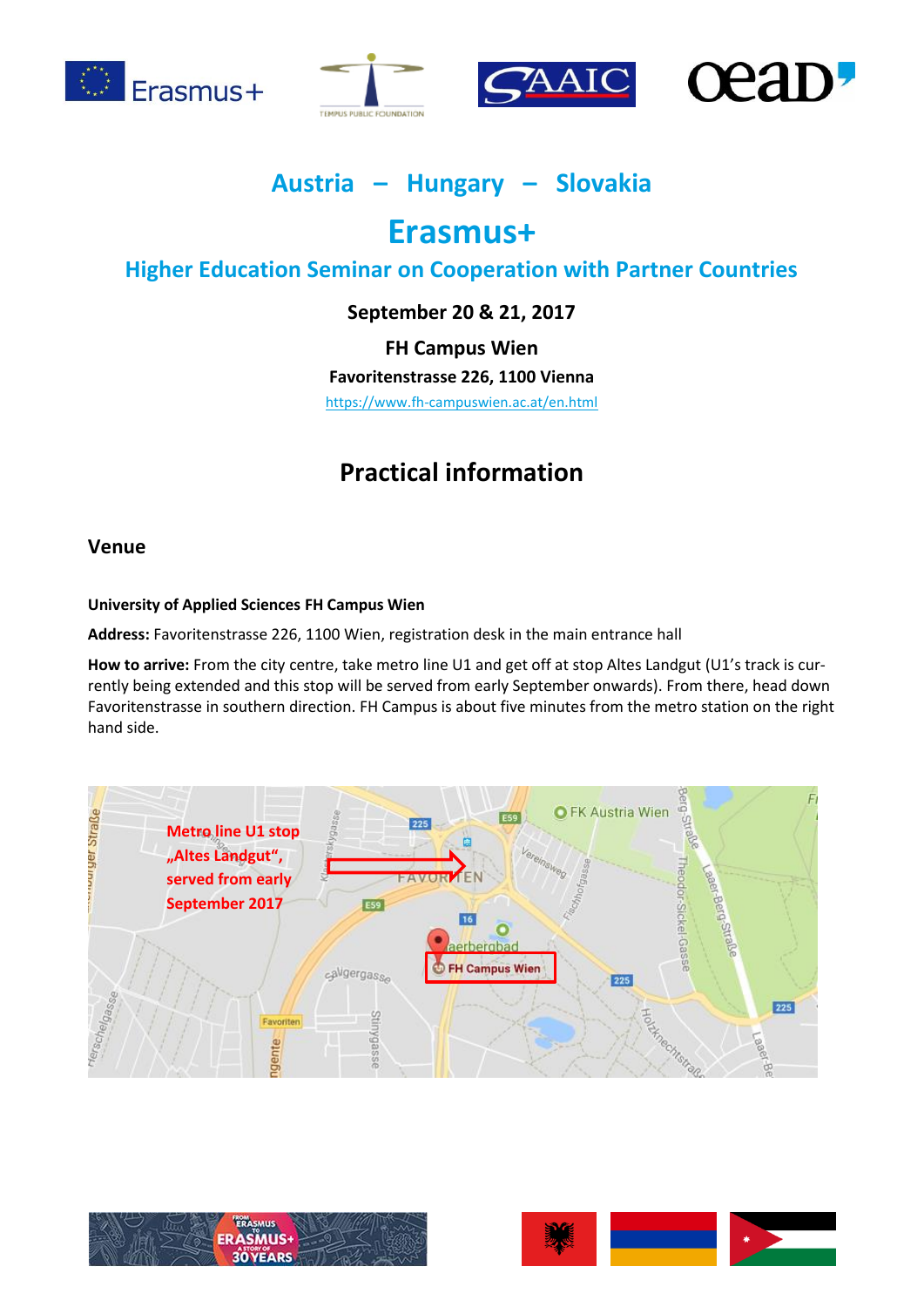







## **Transportation**

#### **Getting to Vienna by air**

Schwechat International Airport is located approximately 10 kms southeast of the city centre and can be easily reached by public transport.

Regional trains (S-Bahn) leave the airport every 30 minutes during the daytime. The journey to the city centre takes about 20-25 minutes. There are two stops with direct metro connections: get off at Wien Mitte/Landstrasse for metro lines U3 and U4, or at Wien Praterstern for metro lines U1 and U2.

Additionally, there are also long distance trains leaving from the airport which take you to the main railway station Wien Hauptbahnhof. The duration of this journey is about 15 minutes. The main railway station is connected to metro line U1 (station Südtiroler Platz/Hauptbahnhof).

Tickets for all connections described above can be bought at the red ÖBB ticket vending machines or online on [ÖBB's website](http://www.oebb.at/en/), for the price of EUR 3,90. When returning to the airport and given that you hold a valid Wiener Linien ticket (i.e. for metro, tram or bus) you do not need to pay the full fare to the airport, but should rather select the "From city border Schwechat" option on the ticket machine. This will make your ticket price drop to EUR 1,70.

Alternatively, there is the City Airport Train (CAT) which will save you a couple of minutes on your trip to the city centre, but which is also significantly more expensive (tickets cost EUR 11,00 for a single or EUR 19,00 for a return trip).

Taxis from the airport to the city are also rather expensive and will cost you about EUR 25,00 to EUR 30,00. They can also be booked online in advance, with several companies [\(http://www.wiener-flughafentaxi.at,](http://www.wiener-flughafentaxi.at/) [http://www.airportdriver.at,](http://www.airportdriver.at/) etc).

#### **Getting to Vienna by train**

All long-distance trains (except Westbahn's, which only serves Austria's Western parts) as well as international trains from Slovakia and Hungary stop at Vienna's recently built main railway station, located in the southern part of the city.

The main railway station is connected to metro line U1 (station Südtiroler Platz/Hauptbahnhof) as well as several trams (D, 18, O) and bus lines (13A, 69A).

Bot[h Slovak](http://www.slovakrail.sk/en/tickets-abroad/austria/euregio-wien-ticket.html) and [Hungarian](https://www.mavcsoport.hu/en) railway have special offers for return tickets to Vienna.

#### **Getting around the city**

Vienna has a very well developed and reliable public transport system with several metro, tram and bus lines – all run by Wiener Linien – serving all parts of the city.

Timetables as well as a journey planner are available on Wiener Linien's [website.](https://www.wienerlinien.at/eportal3/ep/tab.do?tabId=0) They also have a very useful mobile app, Qando, which allows one to search for connections on the go.

A single, one-way ticket costs EUR 2,20. It is valid for metro, tram and bus, and you can also change lines with it. Also available are tickets for 24 (EUR 7,60), 48 (EUR 13,30) or 72 (EUR 16,50) hours. Tickets are vail-